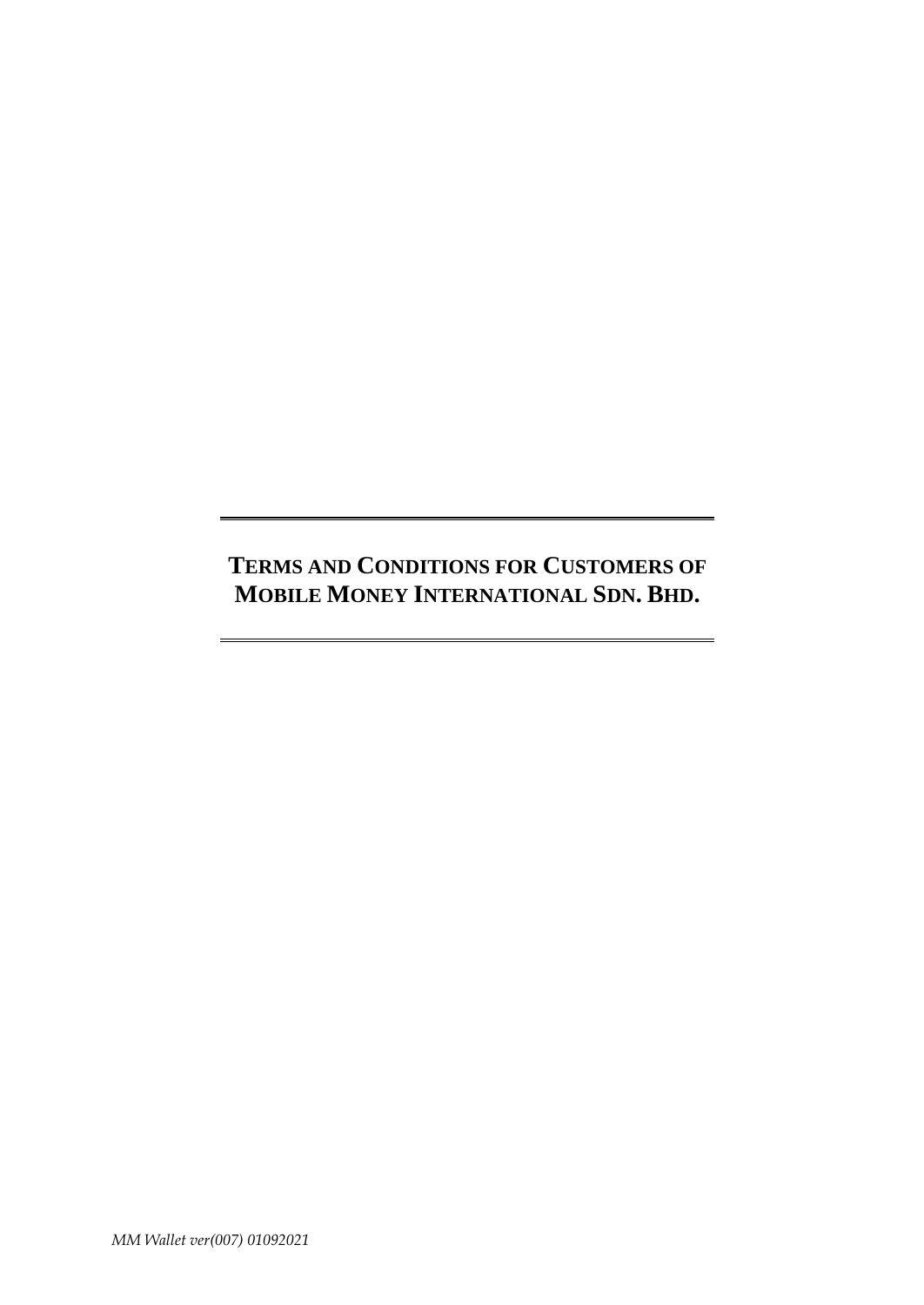These terms and conditions govern the Customer's rights and obligations, as customers, and MM, in connection with the usage by the Customer of the Services provided by MM. By using the Services provided by MM, the Customer acknowledges and accepts that the use of the Services shall be governed by these terms and conditions and any other specific rules, procedures, terms and conditions stated herein on this MM's Website or other platform or other forms of announcement for the products, services or facilities offered as determined or as may be amended by MM at any time or from time to time at its absolute discretion. The Customer on using the Services, shall regularly review these terms and conditions and any amendments thereto shall constitute unconditional acceptance and commitment by Customer to be bound by such revisions/changes. For Customer who do not accept such revisions/changes, Customer may terminate the use of the Services by giving MM notice within 30 days from the date of the notification of the amendments failing which Customer shall be assumed to have accepted the changes.

#### **1. DEFINITIONS**

## *1.1 Definitions*

In these Terms and Conditions, the following words and expression shall have the following meanings unless the context otherwise requires:

| "Bank"                     | means the bank or financial institution licensed under the<br>Financial Services Act 2013 in Malaysia where the Account is<br>held and maintained;                                                                                                                          |  |  |  |  |
|----------------------------|-----------------------------------------------------------------------------------------------------------------------------------------------------------------------------------------------------------------------------------------------------------------------------|--|--|--|--|
| "Business Day"             | means a day other than Saturday, Sunday or public holiday on<br>which banks are open for business in Selangor Darul Ehsan and<br>Kuala Lumpur;                                                                                                                              |  |  |  |  |
| "Customer"                 | means a customer who have been duly registered with MM as<br>a customer of MM;                                                                                                                                                                                              |  |  |  |  |
| "Customer Bank<br>Account" | means the Customer's account that is held and maintained with<br>a bank or financial institution licensed under Financial Services<br>Act 2013 in Malaysia, as may be notified by the Customer to<br>MM from time to time;                                                  |  |  |  |  |
| "Customer                  | means the customer care service unit of MM:                                                                                                                                                                                                                                 |  |  |  |  |
| Service"                   | Tel: +603-8073 0200 (Weekday from 9.00am to 5.00pm)<br>Fax: +603-8073 0322<br>Email: crt@mobile-money.com.my                                                                                                                                                                |  |  |  |  |
| "Merchants"                | means merchants, vendors, persons, corporation or entity<br>registered with MM to sell or provide goods, products and<br>services to the Customer through the MPS System;                                                                                                   |  |  |  |  |
| " $MM"$                    | means MOBILE MONEY INTERNATIONAL SDN BHD (COMPANY<br>NO: 670766-W), a company incorporated and registered under<br>the laws of Malaysia and having its business address at Lot 22-<br>23, 2 <sup>nd</sup> Floor, IOI Business Park, 47100 Puchong, Selangor Darul<br>Ehsan; |  |  |  |  |
| " $MM App"$                | means the mobile application that is developed by the<br>Company for its registered users to send instruction to the                                                                                                                                                        |  |  |  |  |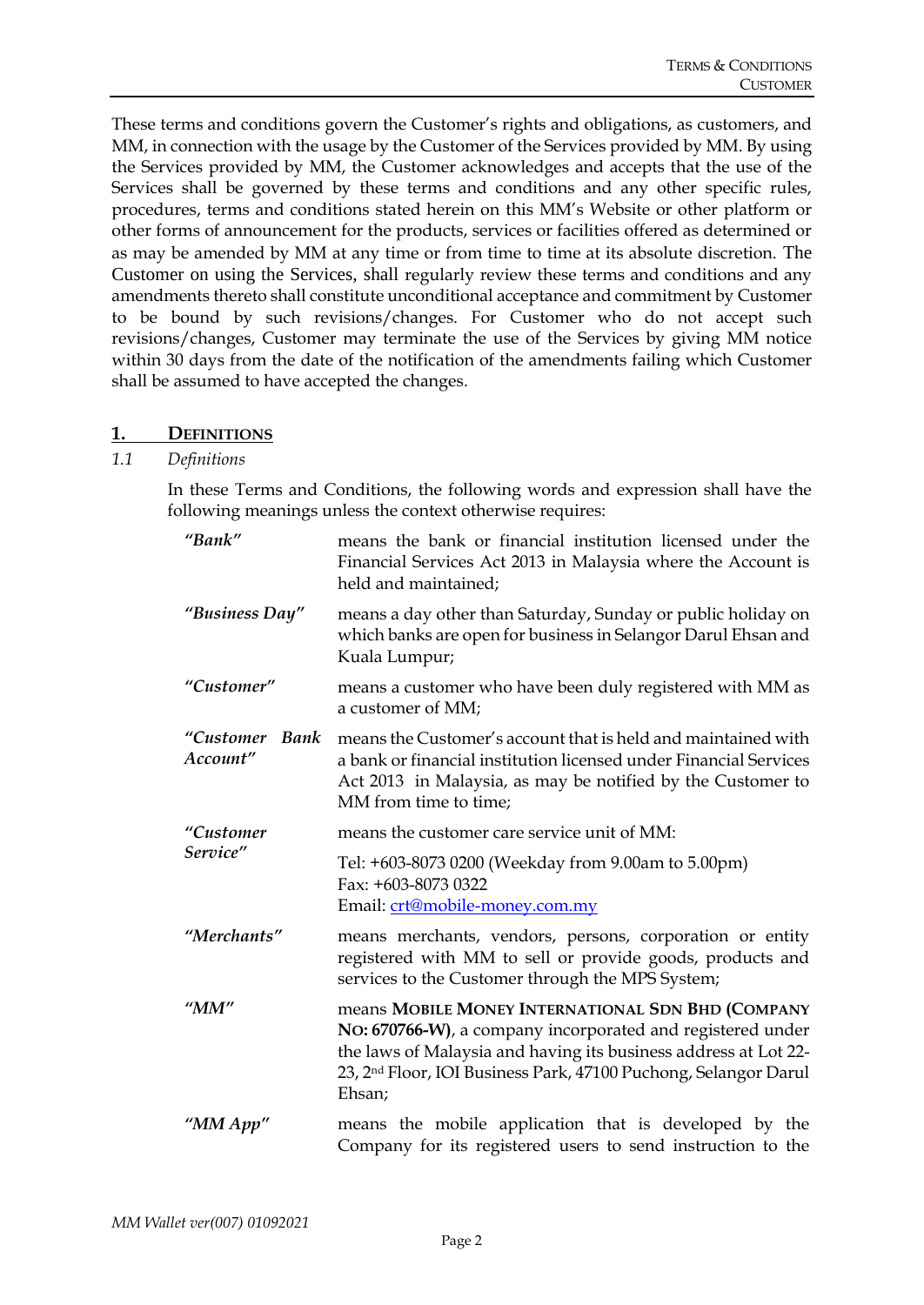Company for the Services, purchasing of goods and services and such other purposes as may be advised from time to time

- *"MM Wallet"* means the account maintained by the Customer with MM containing a prepaid monetary value not exceeding the Maximum Limit refer to Schedule A or such other maximum limit as the relevant authority may approve from time to time) that the Customer has paid to MM for the purposes of carrying out the MPS Transactions;
- *"MM Website"* means the website of MM bearing the url address **[www.mobile-money.com](http://www.mobile-money.com/)** that is accessible by the Customer;
- *"MM Card"* means a card issued by Company to Customer for the Services, payment of goods and services and such other usages as advised by the Company from time to time
- *"MPS System"* means the mobile-based micro-payment service scheme using a prepaid model designed and developed by MM facilitating the payment of the goods, products and services purchased by the Customer from the Merchants through the Customers' mobile telephones or such other modes of payment as determined and notified by MM from time to time;
- *"MPS Transaction"* means any transaction involving the use of the MPS System by the Customer to purchase goods, products or services from the Merchant;
- *"Mobile Phone"* means any mobile phone with the SIM (Subscriber Identification Module) card bearing the Mobile Phone Number;
- *"Mobile Phone Number"* means the mobile phone number which has been registered by the Customer with MM as the authorised mobile phone number from which the Customer shall use the Services and communicate with MM;
- *"Parties"* means collectively, MM and the Customer and "Party" shall mean any one of them;
- *"Services"* means the types of payment that can be made via the MPS System as set out in Schedule A hereto or such other types of payment as may be determined by MM from time to time;
- *"SMS"* means the short text message sent to and from mobile telephones which text comprises words or numbers or an alphanumeric combination in accordance with the prevailing standards prescribed by the GSM Association;
- *"Terms and Conditions"* means these Terms and Conditions governing the use of the Services by the Customers which may be amended at any time and from time to time with the giving of appropriate notice to Customers on MM Website or platform or other suitable forms of announcement and shall include:
	- (i) any rules, procedures, terms and conditions for products, services or facilities, as determined by MM from time to time; and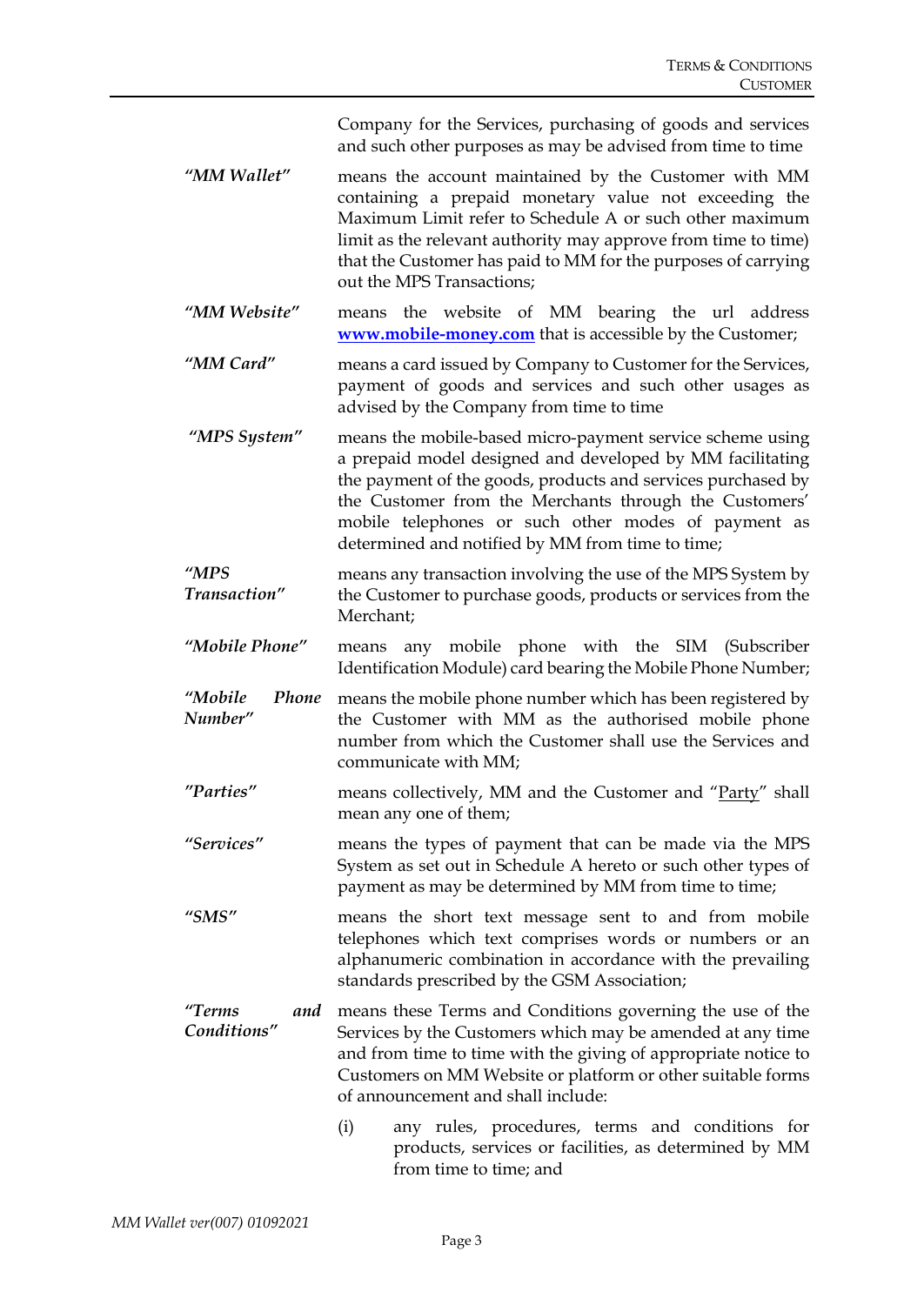(ii) any documents, directives, correspondence and agreements referred to in these Terms and Conditions and forming a part hereof, together with any amendments made at any time or from time to time to any of the foregoing; and

*"Trustee Bank"* means the bank where MM has deposited the prepaid monies remitted by the Customer for the purposes of the MM Wallet.

#### *1.2 Interpretation*

In these Terms and Conditions, unless the context otherwise requires:-

- (a) words importing the singular include the plural and vice versa;
- (b) words importing a gender include any gender;
- (c) a reference to a party to a document includes that party's successors and permitted assigns;
- (d) a warranty, representation, undertaking, indemnity, covenant or agreement on the part of two or more persons binds them jointly and severally;
- (e) reference to clauses, schedules, paragraphs, annexures or appendices are references to the clauses or schedules in or paragraphs, annexures or appendices to these Terms and Conditions and the schedules, annexures and appendices herein shall be taken, read and construed as integral part of these Terms and Conditions;
- (f) any agreement, notice, consent, approval, disclosure or communication under or pursuant to these Terms and Conditions shall be notified or informed in writing by various forms of telecommunication channels;
- (g) reference to a document shall include references to any sort of document whether paper or paperless and expressed, described or transcribed on any substance either with alphabets, figures, symbols and/or marks;
- (h) no rule for the construction or interpretation of contracts shall apply to the disadvantage of either party for the reason that that party was responsible for the preparation of these Terms and Conditions or any part of it;
- (i) any reference to the provisions of any legislation made thereunder includes any statutory modification, amendment, revision, replacement or re-enactment thereof;
- (j) any reference to a date or time is a reference to that date or time at Malaysia; and
- (k) where the day on or by which anything is to be done is a Saturday or Sunday or a public holiday in the place in which that thing is to be done, then that thing shall be done on the next succeeding Business Day.

#### **2. USE OF SERVICES**

2.1 During the period where the Customer is registered with MM as its customer, the Customer shall be entitled to use the Services by using a mobile phone bearing the Mobile Phone Number or via MM App and/or such other modes of payment as determined by MM from time to time in accordance with these Terms and Conditions.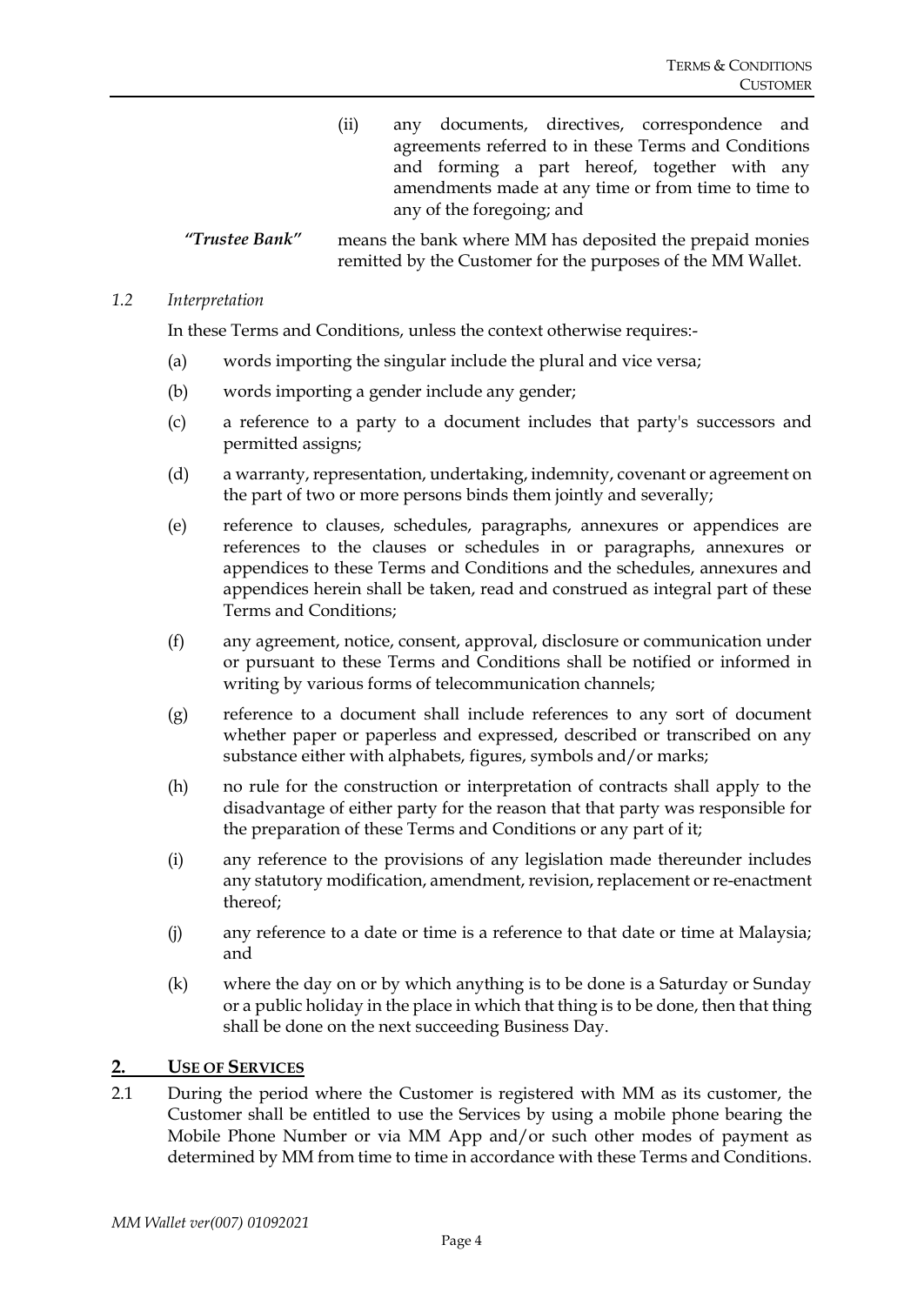- 2.2 On request, the Customer may be given a MM Card. The Customer is advised to refer to the User Guide on MM Website for the usage, top-up and guidance.
- 2.3 The Customer is personally liable for keeping the MM Card safe. For lost of MM Card, Customer shall refer to the procedures on the MM Website for report and replacement of MM Card.
- 2.4 The Customer shall ensure that he is acquainted with the guidelines and procedures for the use of the Services that are more particularly set out in Schedule A hereto and/or the user guides that MM may issue from time to time. MM shall not be liable for any error caused by the Customer's use of the Services.

#### **3. AUTHENTICATION**

- 3.1 Where applicable, for each MPS Transaction, MM may require the Customer to confirm the Service in accordance with such mode of authentication as MM may require from time to time.
- 3.2 A MPS Transaction shall be deemed to have been carried-out by the Customer notwithstanding that such notification or confirmation may have been issued by a third party, whether authorized or otherwise, and the Customer shall be bound by such notification or confirmation.
- 3.3 MM shall not be liable for acting on the notification or confirmation sent through any mode of authentication. MM shall not be obliged to investigate the authenticity or authority of persons effecting the notification or confirmation or verify the completeness of such notification or confirmation. Subject to Clause 7.2.1, such notification or confirmation shall be deemed irrevocable and binding on the Customer upon receipt by MM notwithstanding any error, fraud, forgery and lack of clarity or misunderstanding in respect of the terms of such notification or confirmation. The Customer shall immediately notify MM upon receipt of incomplete, garbled or inaccurate data or information from MM. The Customer shall also immediately notify MM upon receipt of any data or information which is not intended for the Customer and the Customer shall delete such data or information from the Mobile Phone.
- 3.4 The Customer must not confirm any notification in respect of a doubtful or unauthorized MPS Transaction.

#### **4. REGISTRATION OF CUSTOMER, UTILISATION OF FUNDS**

- 4.1 The Customer must register with MM prior to carrying out the first MPS Transaction.
- 4.2 As part of the registration procedures, the Customer must notify MM of the Customer's personal information, including, without limitation, full name and submit a copy of the identity card /passport and/or such other relevant document as may be requested.
- 4.3 The Customer irrevocably and unconditionally agrees that, subject to the availability of funds in the MM Wallet, the total aggregate value of the MPS Transactions carried out by the Customer for each month shall not exceed a maximum limit ("**Maximum Limit**") as set out in Schedule A hereto or as MM may determine at any time and from time to time.
- 4.4 If the Customer attempts to carry out MPS Transactions exceeding the Maximum Limit, MM shall have the absolute discretion to deny or reject such MPS Transactions.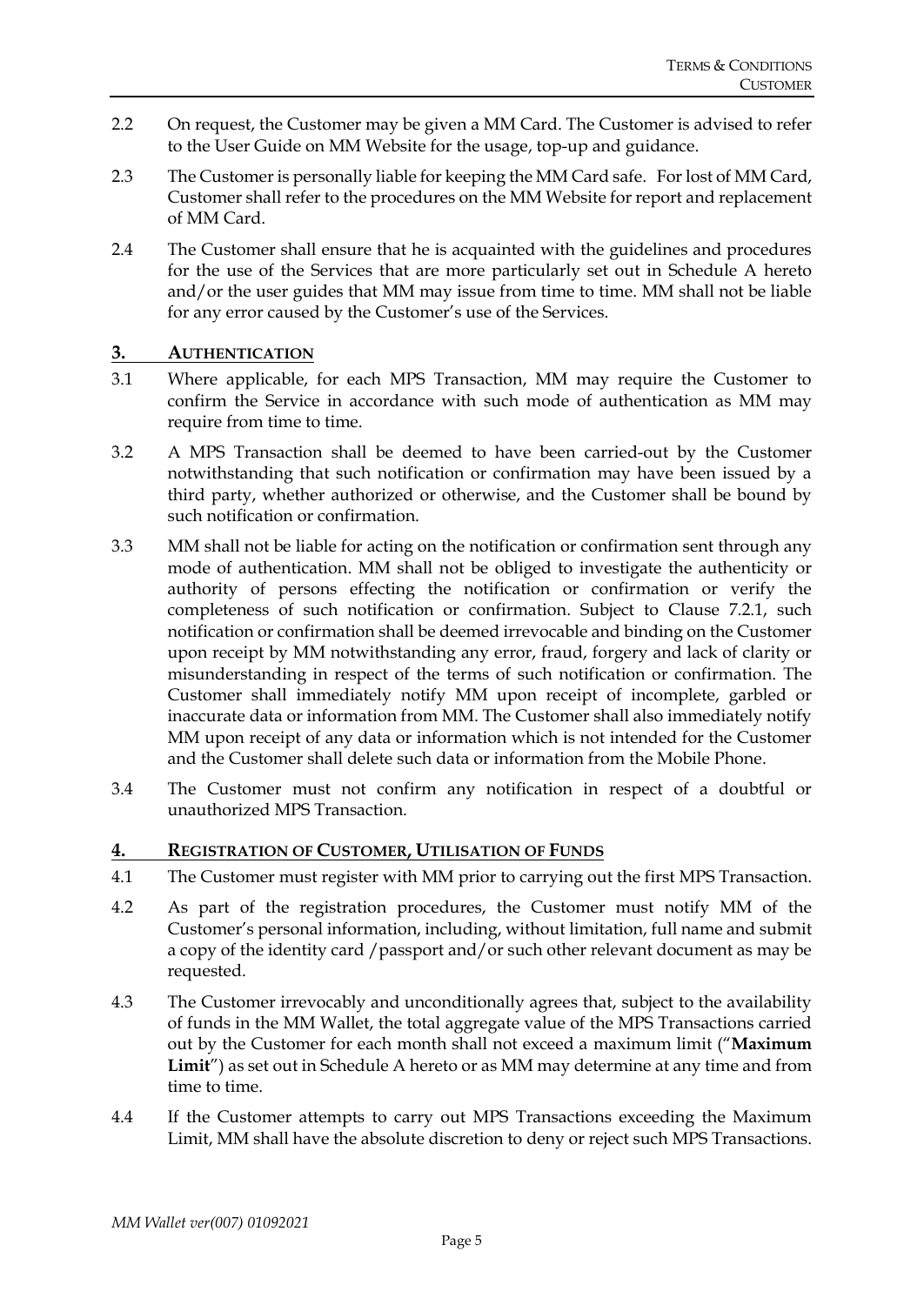#### **5. AUTHORISATION BY THE CUSTOMER**

- 5.1 The Customer hereby irrevocably and unconditionally authorises MM to forward the Customer's contact information to the relevant Merchant upon receipt of a notification from the Customer that he intends to purchase the relevant goods, products or services.
- 5.2 For MM App and MM Card user, the Customer may authorise transactions through the MM App or by tapping the MM Card.
- 5.3 The Customer irrevocably and unconditionally allows and permits MM to send notification to the Customer in respect of:
	- 5.3.1 updates on services and events offered or provided by MM;
	- 5.3.2 notification of promotions, events or services offered or provided by the Merchants that have prior transactions with the Customer.
- 5.4 The Customer irrevocably and unconditionally allows and permits the Merchants that have prior transactions with the Customer, to contact or send notification to the Customer to provide updates on the services offered or provided by the Merchants or notify reminders of important events.

#### **6. AVAILABILITY OF SERVICE**

- 6.1 The Services are usually available on a daily basis unless otherwise specified herein.
- 6.2 MM will regularly maintain and upkeep the MPS System and if the Services provided should be interrupted for whatever reason (whether by MM, a third-party provider or in any other manner), MM shall take adequate measures to keep the duration of this interruption as short as possible
- 6.3 Unless otherwise provided in these Terms and Conditions, MM shall without liability be entitled at its absolute discretion, with reasonable notice to the Customer, to change the procedures, the mode of operation of the Services at any time and from time to time for any reason whatsoever.
- 6.4 Notwithstanding any provisions to the contrary in these Terms and Conditions, MM shall be entitled to:
	- 6.4.1 immediately terminate, discontinue, withdraw or suspend the Customer's use of the Services without notice; or
	- 6.4.2 impose conditions or restrictions on the Customer's use of the Service without notice

if the continuation of the Services by the Customer in the opinion of MM, is in contravention of any rules and regulations for fraud, money laundering or financing terrorism or other illegal activities or these Terms and Conditions herein or where MM considers such a step is necessary to protect MM's interests, public interest, public order or national harmony fraudulent, illegal or improper purposes or activities.

6.5 If Customer does not utilise the Services (or any of them) for a continuous period of six (6) months after the date of the last transaction, Customer's account shall then be treated as dormant and MM shall be entitled to charge a fee for the maintenance of the MM Wallet. Fee to be charged shall be notified from time to time on MM Website or via MM App or such other platform or other means of communications.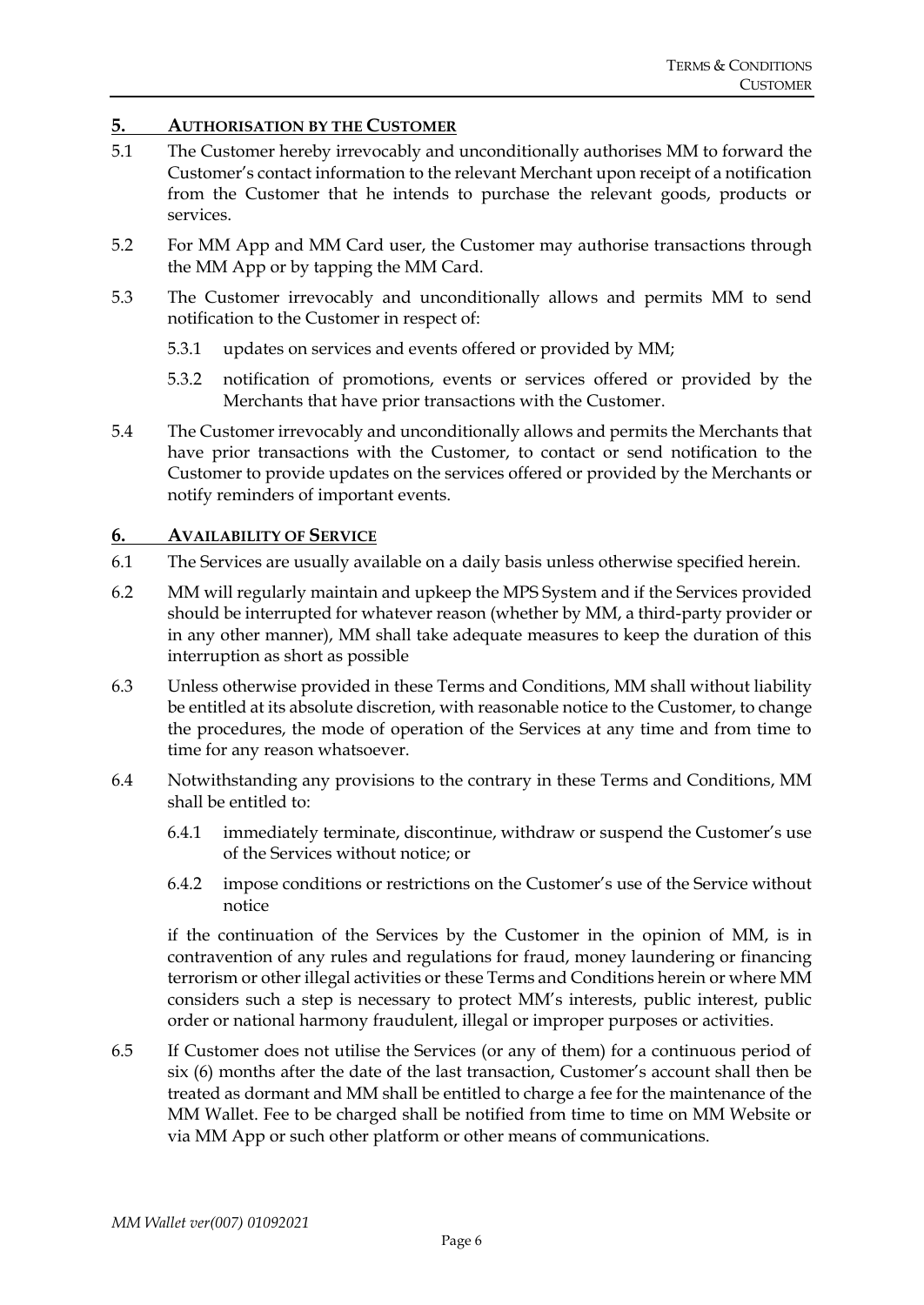6.6 The MM Card will be terminated immediately upon the receipt of the report of lost or unauthorised usage by the Customer until a replacement has been issued provided that the Customer reports the lost or unauthorised usage via the MM App. If the submission of the report is from other means of communication, MM shall terminate the MM Card within 24 hours upon receipt of the report.

## **7. TRANSACTION PROCEDURES**

#### *7.1 Procedures*

The Customer shall comply with and observe all procedures stipulated by MM in carrying out each MPS Transaction.

#### *7.2 Objections*

- 7.2.1 If the Customer disagrees with any amount deducted from the MM Wallet for any MPS Transaction, the Customer shall forthwith notify MM, by contacting the Customer Service, before 9.59.59 p.m. on the same day of that disputed MPS Transaction or alleged fraudulent MPS Transaction. Where possible and subject to the contract MM has with the Merchant, MM shall withhold the disputed amount from the Merchant until receipt of a written confirmation that the dispute has been resolved or the investigation has been completed, as the case may be. Any notification from the Customer received by MM after 9.59.59 p.m. shall be dealt with in accordance with Clause 7.3 on the next Business Day. For the avoidance of doubt, the Customer must notify MM of that disputed MPS Transaction or alleged fraudulent MPS Transaction within twenty four (24) hours of its occurrence. Save for the fraudulent MPS Transaction pursuant to Clause 7.3.8(a) and where the fund is still in the Trustee Bank account, the Customer acknowledges and agrees that there will be no automatic refund and the Customer must resolve the dispute directly with the Merchant.
- 7.2.2 If the Customer fails to notify MM by contacting the Customer Service within twenty four (24) hours of the occurrence of the disputed MPS Transaction, MM shall not be liable in any manner whatsoever for the disputed amount so released by MM to the Merchant.

#### *7.3 Dispute Resolution in relation to amount deducted from Account*

- 7.3.1 MM shall not be responsible and liable to:
	- (a) the Customer in any manner whatsoever for any goods, products or services purchased from the Merchant; and
	- (b) the Merchant in the event a Customer disputes an MPS Transaction.
- 7.3.2 Save for fraudulent MPS Transactions alleged by a Customer, MM shall not be under any obligation or responsibility to investigate any disputes on the MPS Transactions between the Merchant and a Customer. All disputes on a MPS Transaction shall be resolved between the Merchant and the Customer with no recourse to the Trustee Bank.
- 7.3.3 Within seven (7) days from the Customer's notification of an alleged fraudulent MPS Transaction to MM, the Customer shall furnish MM with all requisite supporting documents and information in relation to and in connection with the alleged fraudulent MPS Transaction and complete such other forms and documents as MM may require. The Customer shall also provide written representation as to the nature of the dispute with the Merchant.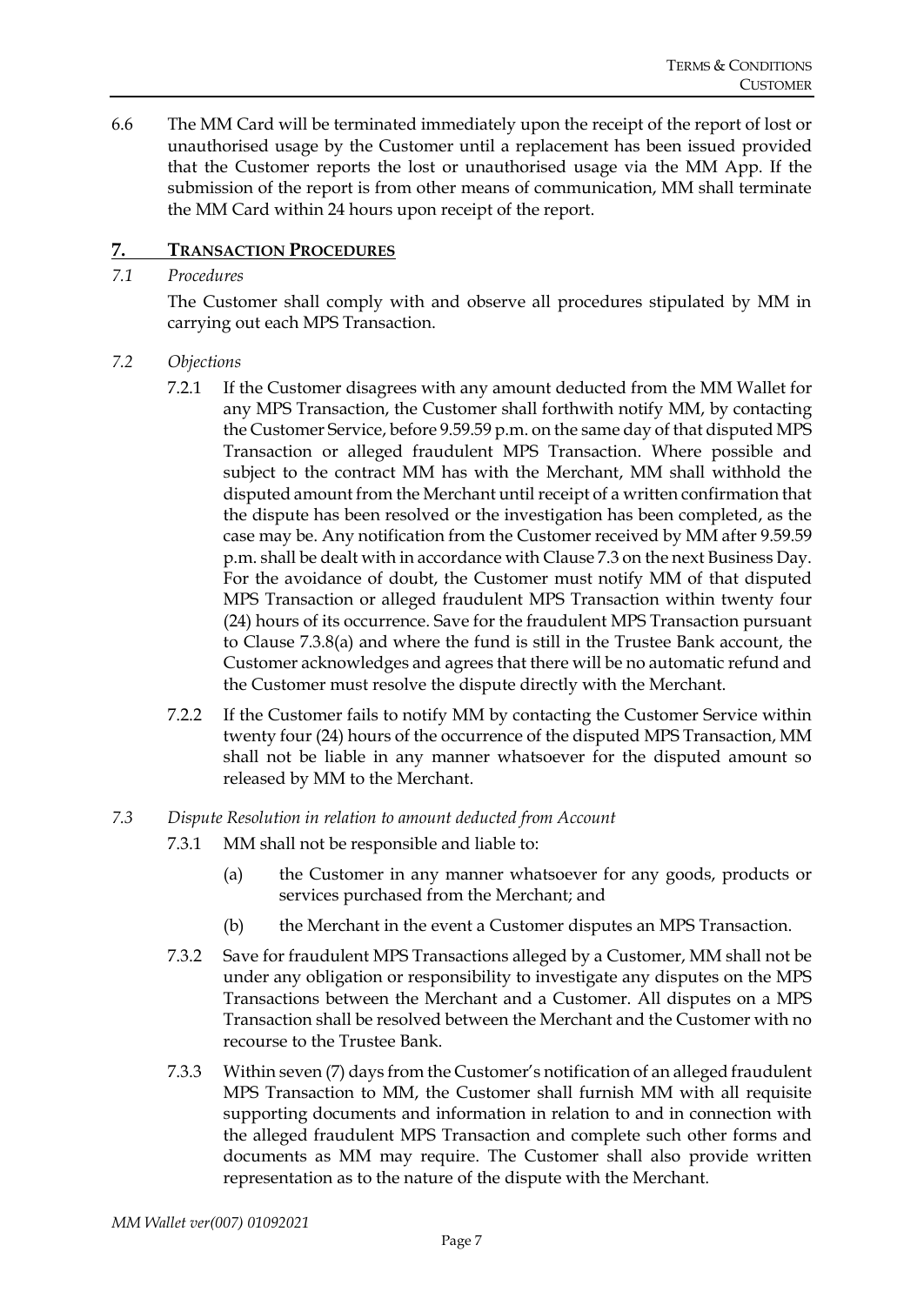- 7.3.4 If the Customer fails or refuses to comply with Clause 7.3.3, MM shall proceed to release to the Merchant the payment in respect of that alleged fraudulent MPS Transaction at the expiry of the seven (7) days period stated in Clause 7.3.3 or such other duration as MM may determine from time to time.
- 7.3.5 MM shall investigate the alleged fraudulent MPS Transaction, including obtaining the written representation from the Merchant.
- 7.3.6 MM shall notify the Customer and the Merchant of the outcome of such investigation within ten (10) Business Days (or such other duration as MM may determine from time to time to complete the investigation) from MM's receipt of all the documents and information stated in Clause 7.3.3.
- 7.3.7 The decision made by MM pursuant to the investigation shall be final, binding and conclusive, save for manifest errors.
- 7.3.8 Where the outcome of the investigation by MM:
	- (a) shows that such MPS Transaction is fraudulent and the payment is available in the Trustee Bank and have not been remitted to 3rd party Banks' account as instructed, MM shall refund to the Customer the amount of the MPS Transaction by crediting such amount into the MM Wallet not later than thirty (30) days from the date the complaint/claim is made. All refunds are subject further to the contracts MM made with the Merchant or other third parties for the Services herein; or
	- (b) shows that such MPS Transaction is not fraudulent, the Customer shall be notified accordingly.
- 7.3.9 If at any event the Customer is not satisfied the outcome of the investigation, the Customer may refer their enquiries or complaint to the following bodies:

BANK NEGARA MALAYSIA BNMLINK (Walk-in Customer Service Centre) Ground Floor, Blok D, Jalan Dato' Onn, 50480 Kuala Lumpur Tel: +603-2698 8044 ext 8950/8958 Operating Hours: Monday to Friday from 9.00 am to 5.00 pm

BNMTELELINK (Contact Centre) Tel: 1-300-88-5465 (Overseas: +603-2174 1717) Fax: +603-2174 1515 Email[: bnmtelelink@bnm.gov.my](mailto:bnmtelelink@bnm.gov.my) Operating Hours: Monday to Friday from 9.am to 5.00pm

Ombudsman for Financial Services (OFS) (formerly known as Financial Mediation Bureau) 14th Floor, Main Block, Menara Takaful Malaysia, No. 4 Jalan Sultan Sulaiman, 50000 Kuala Lumpur Tel: +603-2272 2811 Fax: +603-2272 1577 Email: [enquiry@ofs.org.my](mailto:enquiry@ofs.org.my)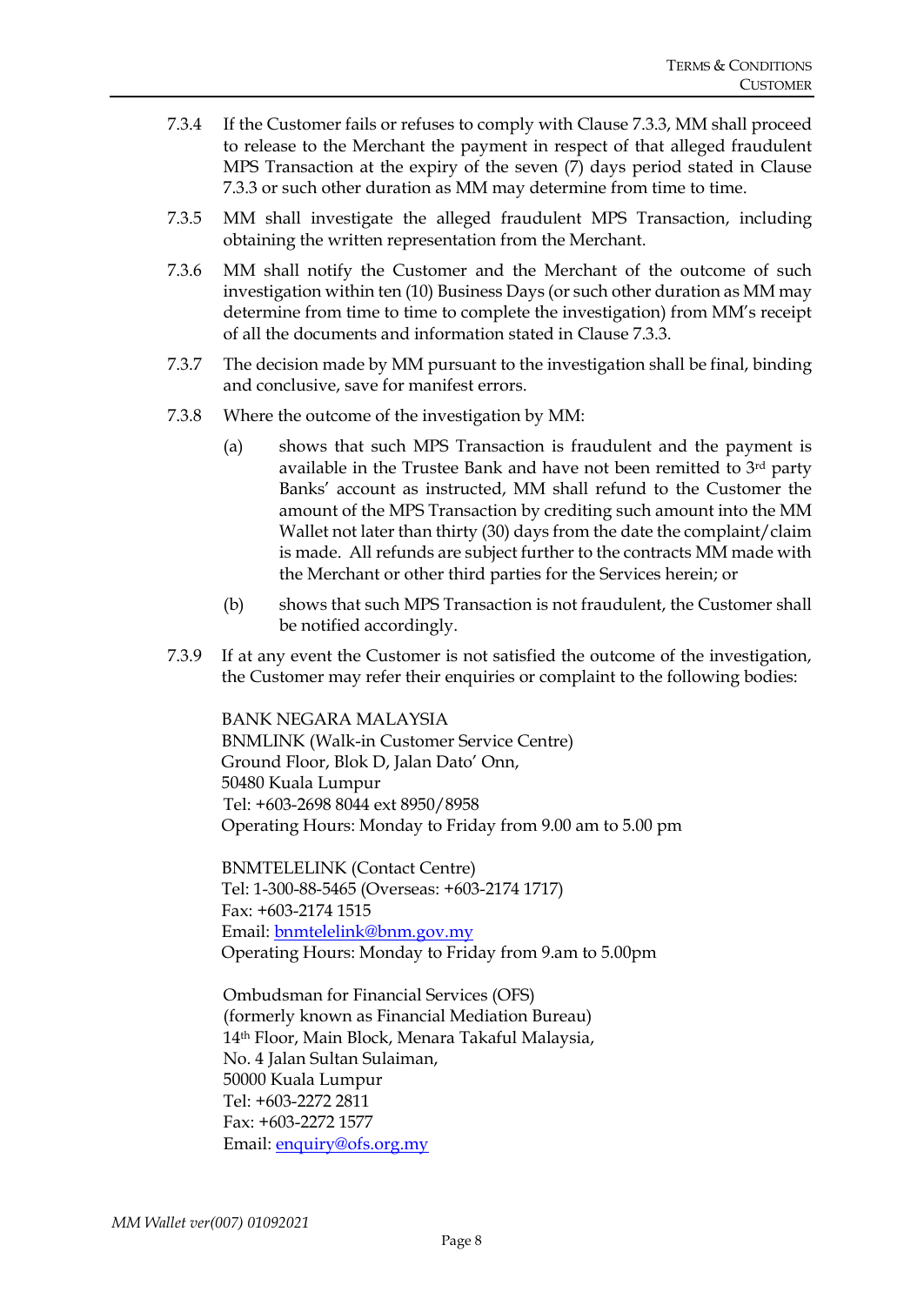#### **8. TOP-UP OF MM WALLET**

- 8.1 The Customer may top-up the value in the MM Wallet up to the Maximum Limit as stated in Schedule A by the prescribed methods and upon such terms and conditions as MM may at its absolute discretion determine at any time or from time to time.
- 8.2 MM Card may be top up at selected retail shops or centres notified to Customer on MM Website or internet or MM App.

#### **9. WITHDRAWAL FROM THE MM WALLET**

- 9.1 The Customer may withdraw the money deposited in the MM Wallet upon the fulfillment of the withdrawal procedures and subject to the Maximum Daily, Monthly and/or Annual Limit amount stated in Schedule A as MM may at its absolute discretion determine at any time or from time to time.
- 9.2 MM shall be entitled to impose a processing fee for carrying out the Customer's request to withdraw the money from the MM Wallet. Customer will be informed of such processing fees on the usage of the Services at MM Website or via MM App or at any other platform or via other means of communication from time to time. All withdrawals are also subject to the charges imposed by the respective servicing Banks or Merchants or service providers and shall be borne by the Customer.
- 9.3 The Customer shall pay MM for any surcharge, service fees, charges imposed by servicing Banks or Merchants or service providers for the Services transacted by Customer and the Customer hereby irrevocably authorises MM to deduct the aforesaid surcharge, service fees, charges incurred by MM to servicing Banks or Merchants or service providers from the Customer's MM Wallet.

#### **10. QUALITY OF PRODUCTS, GOODS OR SERVICES**

- 10.1 The Customer agrees and confirms that MM makes no representations or warranties in respect of the products, goods and services offered or sold by the Merchants or its service providers, including, without limitation, the quality, accuracy, adequacy, timeliness, fitness for any purposes or completeness of any of the products, goods or services.
- 10.2 The Customer shall hold the relevant Merchant or its service providers liable and shall claim or bring an action against the relevant Merchant or its service providers for any defective or bad quality products, goods or services purchased.

## **11. LIMITATION ON LIABILITY**

- 11.1 The Customer agrees and confirms that he shall not hold MM, its employees, agents or licensees, liable for any special, incidental or consequential damages arising out of and in relation to the MPS Transaction or these Terms and Conditions.
- 11.2 If at any event, MM, its employees, agents or licensees are found liable to the Customer, such liability is limited to the actual amount of direct loss/damages in which event shall not exceed the MM wallet limit.

#### **12. RELIABILITY OF TELECOMMUNICATION AND INTERNET**

12.1 The Customer is aware that all transactions conducted by way of the MPS System are through notification and confirmation sent by various forms of telecommunication channels to the MPS System or through the internet.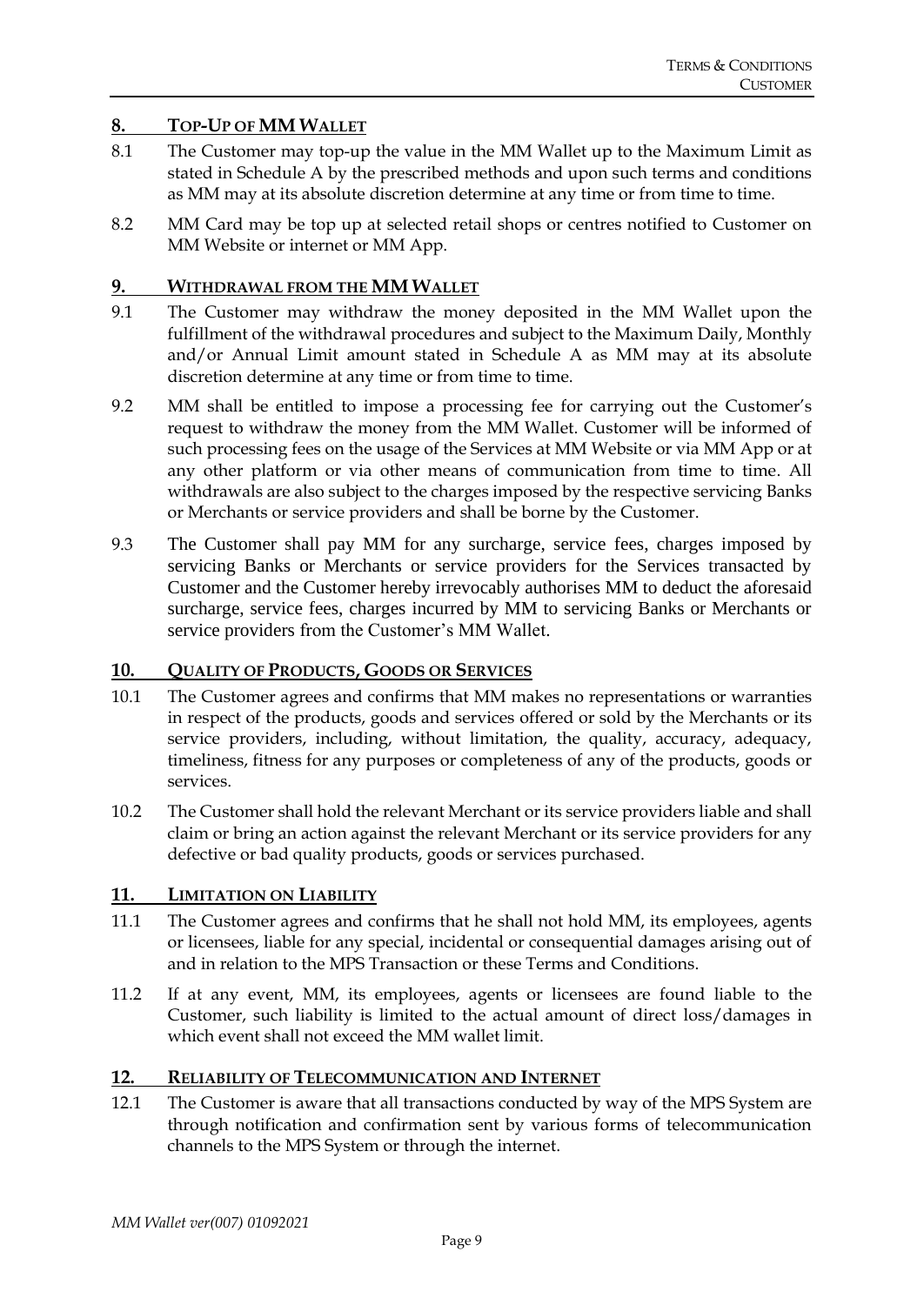- 12.2 The Customer is fully aware that the Customer's receipt of the notification from MM and vice versa may be delayed or prevented by factors affecting the relevant service providers and other relevant parties. The Customer accepts that MM cannot guarantee the prompt delivery of such notification or confirmation.
- 12.3 The Customer acknowledges and confirms that the Customer shall take all steps and measures to check and verify the transaction history of the Customer on the MM Website.

#### **13. LOSS OF AUTHENTICATION INSTRUMENT**

- 13.1 The Customer shall immediately notify MM of the loss of the instrument used to authenticate the MPS Transactions, including, without limitation, the Mobile Phone, MM Card or security card or token.
- 13.2 The Customer shall be liable for all transactions conducted through MPS System from the instrument of authentication at any time prior to the receipt by MM of the Customer's notification of the loss of such instrument of authentication.
- 13.3 The Customer shall be solely responsible for any and all consequences of use of misuse of the Customer's MM Wallet and/or Customer Bank Account in relation to its login credentials and/or security credentials.
- 13.4 The Customer shall be responsible for all loss and payments (including any transaction carried out without the Customer's authority) due to its negligence or where the Customer has acted fraudulently.

#### **14. RECORD OF TRANSACTIONS**

- 14.1 The Customer may access the MM Website or MM App and view the transaction history of the Customer for MPS Transactions for the preceding ninety (90) days**.** All transactional information shall be displayed in Ringgit Malaysia.
- 14.2 The Customer may print out the MPS Transactions history from the Customer's computer terminal, MM App or mobile phone.
- 14.3 The Customer acknowledges and agrees that MM is not under any obligation whatsoever to issue monthly statements to the Customer detailing the transactions conducted by the Customer through the MPS System.
- 14.4 It shall be the Customer's obligation to access, procure or obtain monthly statements from or through their respective service providers, banks or financial institutions detailing the monies deducted from their accounts maintained with the respective service providers, banks or financial institutions.

#### **15. DISCLOSURE OF INFORMATION**

- 15.1 MM shall be entitled and the Customer irrevocably and unconditionally consents and authorises MM to the extent permitted by law, to disclose or release any information pertaining to the Customer or the Customer's transactions through MPS System to such extent that MM may at its absolute discretion deem fit to:
	- 15.1.1 the Trustee Bank;
	- 15.1.2 the relevant Merchants;
	- 15.1.3 such other persons as MM may be required to disclose under the applicable law;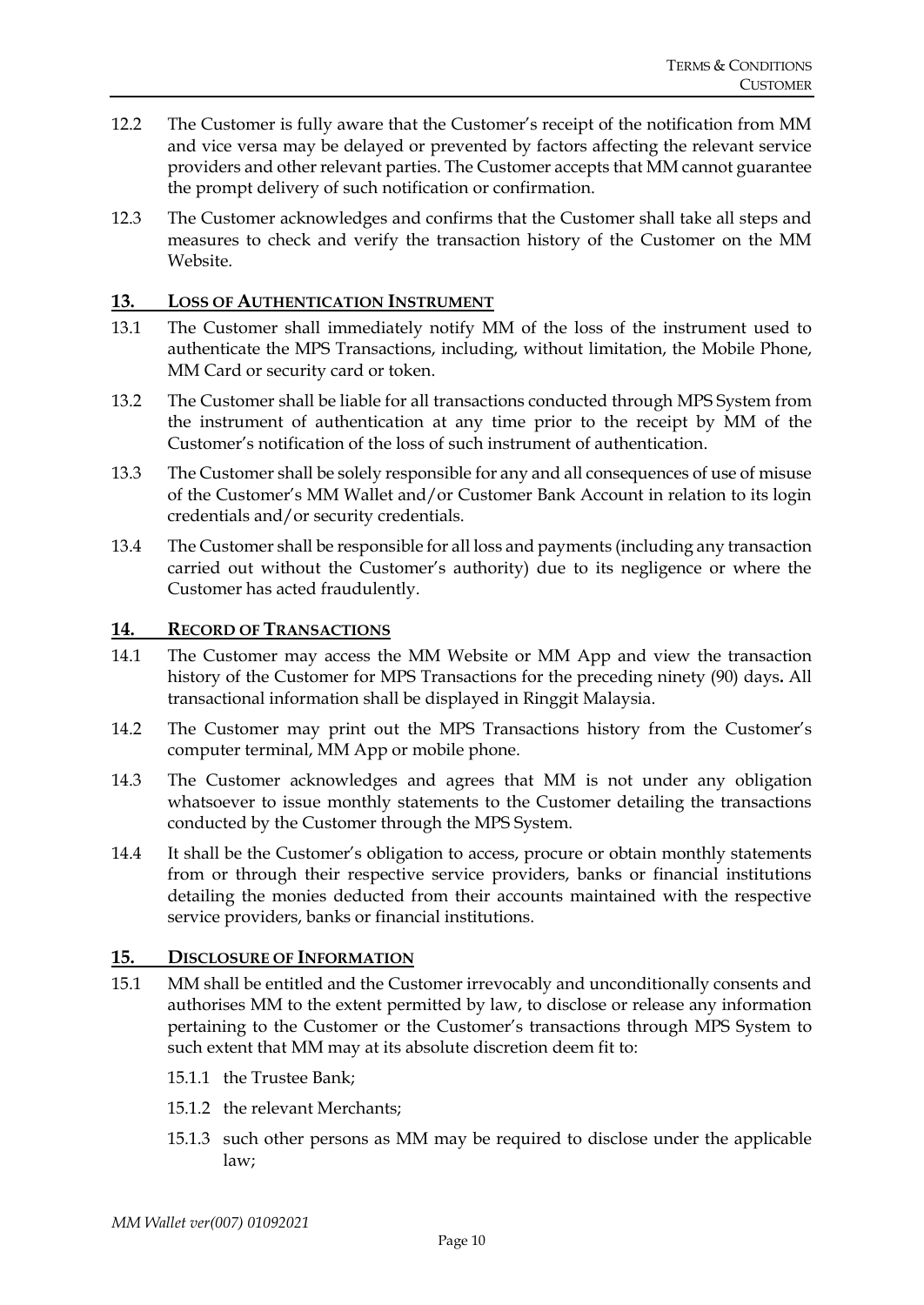- 15.1.4 such other persons or entity pursuant to any governmental directive or order of the court; or
- 15.1.5 any other party whomsoever as MM may at its absolute discretion deems fit.
- 15.2 MM shall abide and ensure its employees abide to the rules and regulations on the Customer's privacy under the Personal Data Protection Act 2010 of Malaysia ("**PDPA**").
- 15.3 By conducting transactions on the MPS System, the Customer shall be deemed to have granted his/her consent for MM to collect, use and disclose the data, including personal data (as defined in the PDPA) of the Customer. The data collected is for the purpose of managing the Customer's usage of the MPS System and may be made available, including transfer to foreign jurisdiction outside Malaysia as prescribed by the PDPA, to authorities, professional advisers of MM and other parties that provide services to MM. The Customer shall have the right to request access to and to request correction of his/her personal data that is in the possession and control of MM as prescribed by the PDPA, but the Customer acknowledges that all request for access and correction shall be attended to with reason and in any event, only within the limits of the PDPA. Notwithstanding the foregoing, the Customer has the choice, at any time, not to provide his/her personal data or to revoke his/her consent to MM collecting, using and disclosing his/her personal data. However, failure to provide such data or revocation of the Customer's consent may result in MM being unable to continue facilitating the transactions of the Customer through the MPS System.

#### **16. APPLICABLE LAWS AND REGULATIONS**

- 16.1 The Customer's use of the Services shall be governed by the laws of Malaysia.
- 16.2 Where required, the Customer shall obtain the approval or consent or permission of the relevant regulatory authorities prior to using the Services.
- 16.3 For international transactions, the Customer shall not violate the laws existing in the countries involved in the transaction.
- 16.4 For transactions within Malaysia, the Customer shall not violate the laws of Malaysia.
- 16.5 In the event, the MM Wallet is ceased, terminated or suspended by MM due to fraudulent, illegal or unlawful transactions including but not limited to breaches of any laws or regulations, the Customer shall not be entitled to obtain any refund of monies in the MM Wallet until and unless clearance has been from the relevant authorities. MM is hereby authorised to retain the monies or to release the monies to the relevant authorities in compliance with applicable laws or regulation. In such event, the Customer shall not be entitled to claim any form of compensation from MM.
- 16.6 The Customer shall fully indemnify, defend and hold MM and its related corporations harmless from and against any and all suits, actions, judgements, damages, costs, losses, expenses (including legal fees on a solicitors and client basis) and other liabilities arising from a breach or contravention or non-compliance with any provision of this Clause 16.

#### **17. SUSPENSION, TERMINATION, CANCELLATION OF SERVICES**

17.1 The Services (or any part thereof) may be cancelled by MM at any time without prior notice to the Customer if the provisions of Clause 6.4 occur. After cancellation, suspension and upon investigation where MM is satisfied that there is no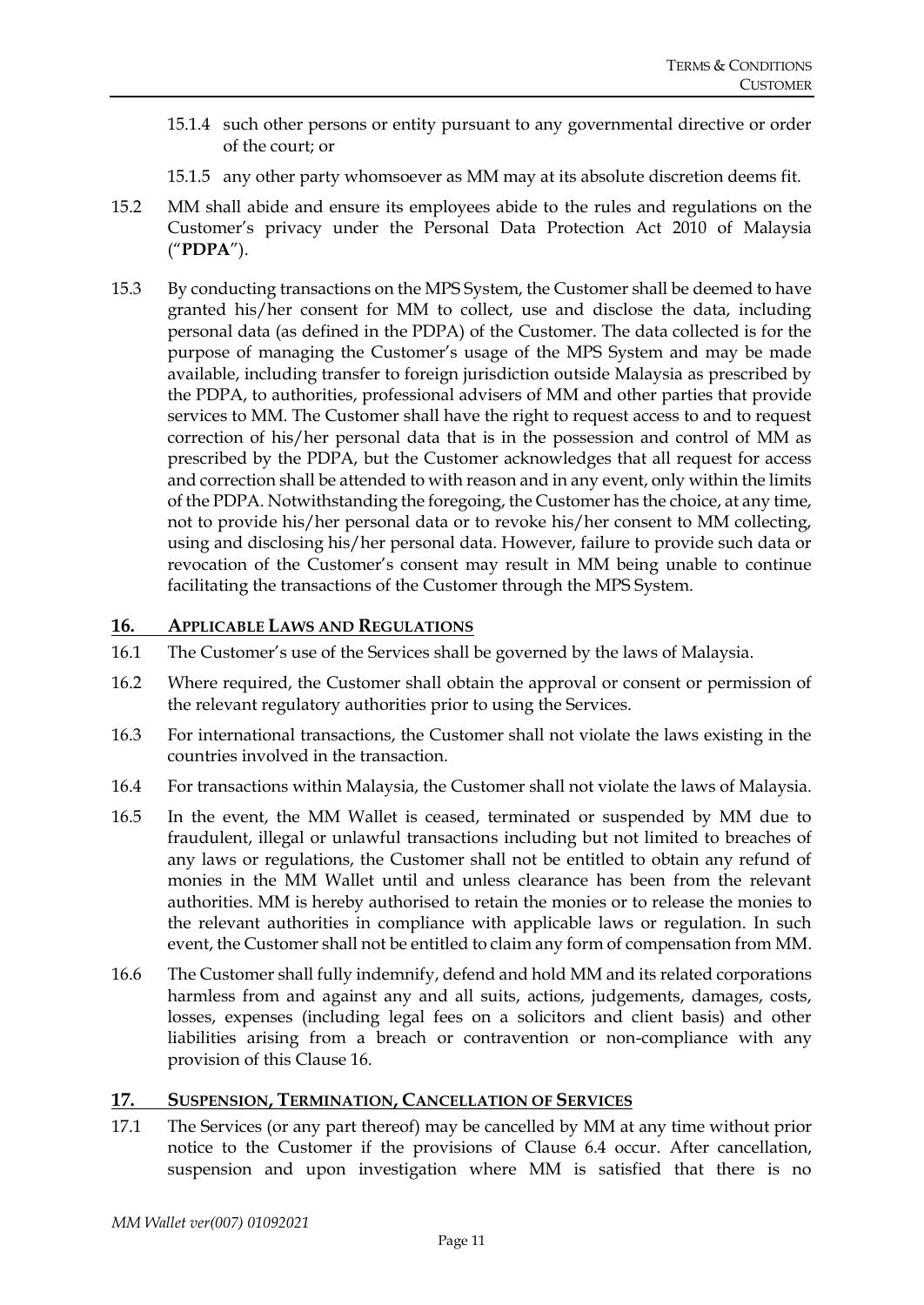contravention of Clause 6.4 above, the Services (or any part thereof) may be reinstated in such manner and on such terms and conditions as MM may at its absolute discretion determine.

- 17.2 On the occurrences of Clause 6.4, MM reserves the right at all times to suspend or block access to and use of the Services (or any part thereof) for any reason whatsoever and for any length of time and upon any conditions that MM may at its absolute discretion determine.
- 17.3 Upon cancellation or termination of the Services (or any part thereof) other than for reasons provided in Clause 6.4 above:
	- 17.3.1 all rights granted to the Customer hereunder shall immediately terminate and shall revert to MM;
	- 17.3.2 the Customer shall immediately pay to MM all outstanding fees and charges due and owing to MM;
	- 17.3.3 MM may at its absolute discretion, decide not to act on any confirmation or request received by MM after the effective date of termination;
	- 17.3.4 MM may at its absolute discretion, decide not to act on any confirmation or request received by MM between the date of notice is given to the Customer and the effective date of termination (if there is a lapse of time between the two dates); and
	- 17.3.5 the Customer hereby irrevocably and unconditionally authorises MM to refund the credit balance in the MM Wallet, after the deduction of all money due and owing by the Customer to MM (if any) under Clause 9.3 above, to the Customer Bank Account not later than thirty (30) days from the effective date of termination.

#### **18. TERMINATION BY CUSTOMER**

18.1 The Customer may terminate the usage of the Services pursuant to these Terms and Conditions at any time by contacting the Customer Service.

#### **19. NOTICES**

19.1 All notices and documents required to be given by the Customer under these Terms and Conditions to MM shall be sent to MM by way of ordinary post or registered post to the following address (or such other address as MM may notify at any time or from time to time) or online through MM Helpdesk ticket:

Lot 23-24, 2nd Floor, IOI Business Park, 47100 Puchong, Selangor Darul Ehsan.

Online: https://help.mobile-money.com/

Any notice or document sent by the Customer to MM shall be deemed served when such notice or document is received by MM.

- 19.2 All notices and documents required to be given by MM under these Terms and Conditions to the Customer shall be sent to the Customer by any one of the following methods:
	- 19.2.1 ordinary or registered post to the Customer's last known address according to MM' records;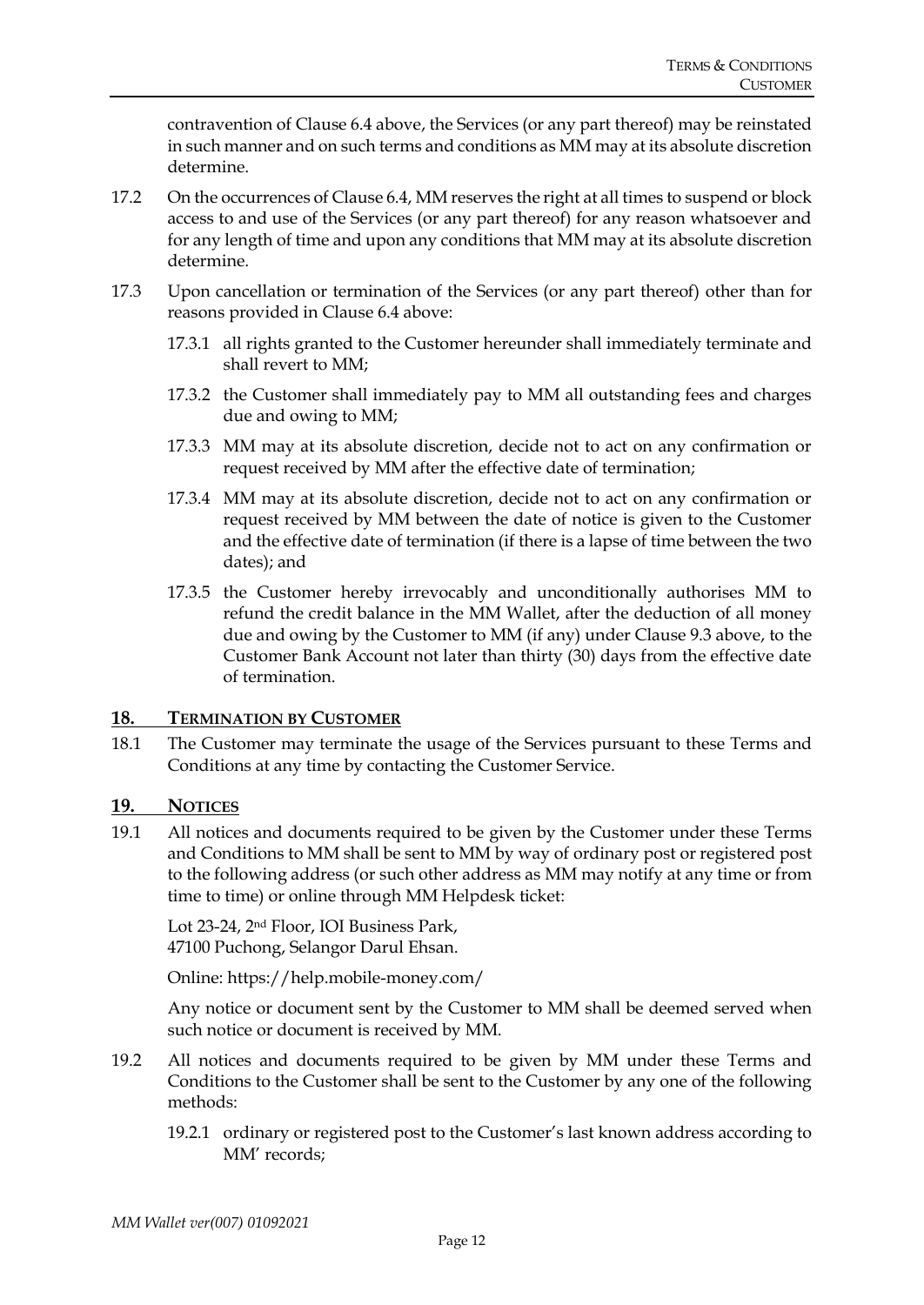- 19.2.2 by facsimile to the Customer's last known facsimile number according to MM' records;
- 19.2.3 electronic mail to the Customer's last known electronic mail address according to MM' records;
- 19.2.4 posting the notice or communication on MM Website;
- 19.2.5 notices placed with or in any of MM written communications to the Customer;
- 19.2.6 telephone call to the Customer's last known telephone number according to MM' records;
- 19.2.7 notices placed through any media; or
- 19.2.8 any manner of notification as MM may at its absolute discretion determine.
- 19.3 Any notice or document or communication given by MM to the Customer shall be deemed to be served and received by the Customer:
	- 19.3.1 if sent by ordinary or registered post, within three (3) days of posting; or
	- 19.3.2 if sent by other methods stated in Clauses 19.2.2 to 19.2.8, the Business Day following the sending of such notice or document.

#### **20. WAIVER AND SEVERANCE**

- 20.1 Any failure by MM to enforce at any time or for any period any one or more of these Terms and Conditions shall not be a waiver of them or of the right at any time subsequently to enforce these Terms and Conditions.
- 20.2 In the event that any provisions of these Terms and Conditions is declared by any judicial or other competent authority to be void, voidable, illegal or otherwise unenforceable MM shall amend that provision in such reasonable manner as would achieve the intention of MM or at the discretion of MM it may be severed from these Terms and Conditions and the remaining provisions remain in full force and effect.

#### **21. VARIATION**

- 21.1 These Terms and Conditions including but not limited to the fees and charges imposed by MM pursuant to these Terms and Conditions may be modified, added to, deleted or varied by MM by giving the Customer not less than seven (7) days' notice by way of posting on MM Website or in any such other manner as MM may in its absolute discretion determine.
- 21.2 The Customer shall access MM Website at regular intervals of time to view these Terms and Conditions and to ensure that the Customer is kept up-to-date with any changes or variations to these Terms and Conditions.
- 21.3 The Customer agrees that continued use of the Services shall constitute the Customer's acceptance of these Terms and Conditions (as modified and varied from time to time).

#### **22. ASSIGNMENT**

- 22.1 The Customer may not assign its rights under these Terms and Conditions without the prior written consent of MM.
- 22.2 MM may assign its rights under these Terms and Conditions without the prior written consent of the Customer.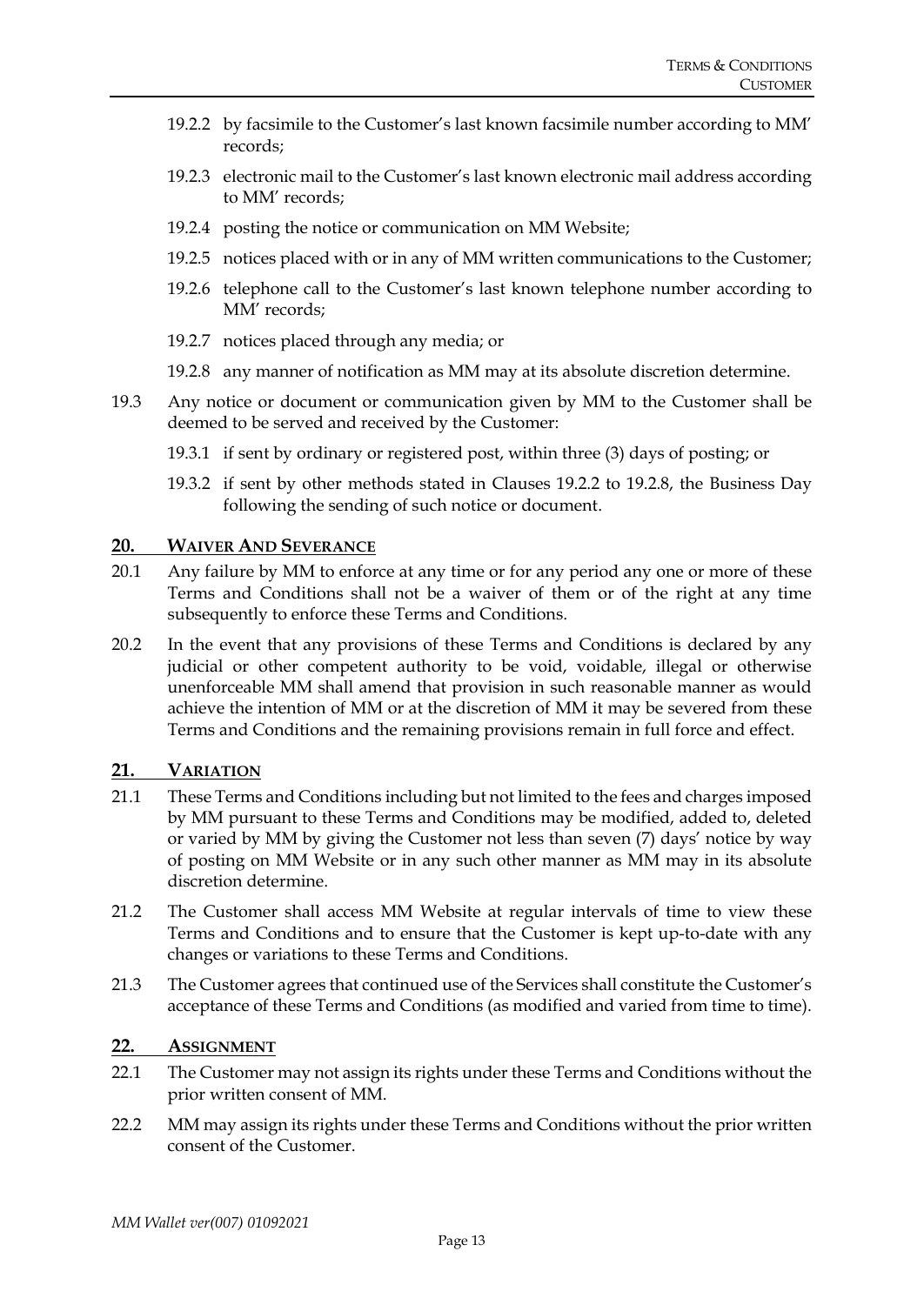#### **23. BINDING EFFECT**

23.1 These Terms and Conditions shall be binding on the heirs, personal and legal representatives, estate, successors-in-title and permitted assigns (where applicable) of the Customer and MM.

*(the remaining space on this page has been left blank intentionally)*